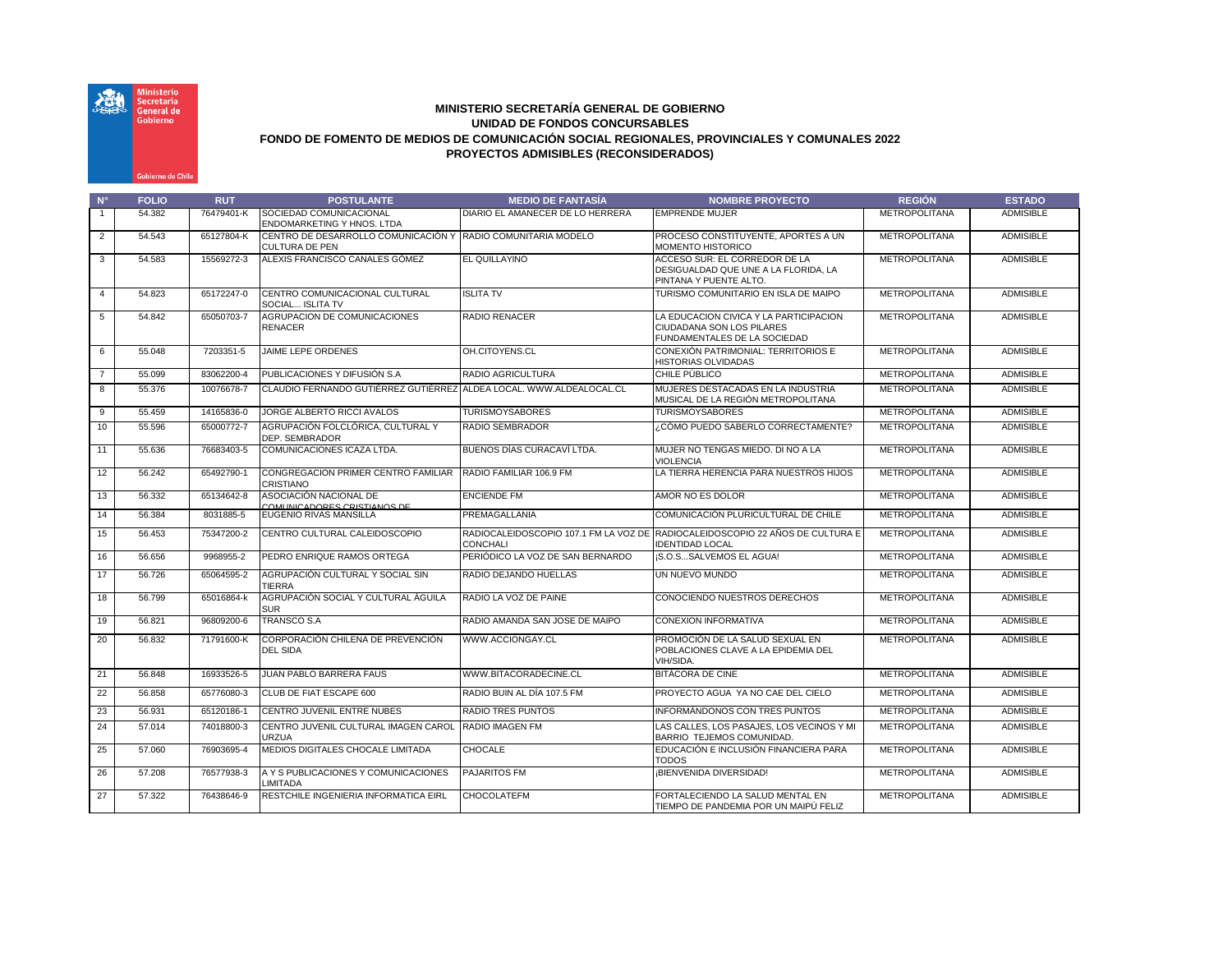| 28 | 57.427 | 88460600-4 | SOCIEDAD RADIODIFUSORA LA FORESTA<br>_TDA.            | RADIO MANANTIAL DE TALAGANTE | INICIATIVAS MEJORANDO MEDIO AMBIENTE<br>PROVINCIA TALAGANTE                                                                                                                                                                           | <b>METROPOLITANA</b> | <b>ADMISIBLE</b> |
|----|--------|------------|-------------------------------------------------------|------------------------------|---------------------------------------------------------------------------------------------------------------------------------------------------------------------------------------------------------------------------------------|----------------------|------------------|
| 29 | 57.454 | 78873810-2 | RADIODIFUSORA PANORAMICA LIMITADA                     | RADIO LUBNA 90.3 FM          | CONVIÉRTETE EN UN HÉROE. DI NO AL<br>BULLING Y AL CIBER BULLING                                                                                                                                                                       | <b>METROPOLITANA</b> | <b>ADMISIBLE</b> |
| 30 | 57.675 | 82888600-2 | CÍRCULO DE PERIODISTAS                                | CIRCULODEPERIODISTAS.CL.     | ACTRICES EN EL ESCENARIO DEL TEATRO<br>CAMILO HENRÍQUEZ                                                                                                                                                                               | <b>METROPOLITANA</b> | <b>ADMISIBLE</b> |
| 31 | 57.871 | 14010531-7 | VICTOR HUGO LLANOS PRADENAS                           | <b>VISIONPLUSTV</b>          | <b>ACTIVANDOPYMES</b>                                                                                                                                                                                                                 | <b>METROPOLITANA</b> | <b>ADMISIBLE</b> |
| 32 | 58.078 | 14008085-3 | CRISTIAN ALEJANDRO HERRADA<br>CARTAGENA               | REVISTA MELIDATOS            | REVISTA MELIDATOS, EDUCANDO PARA VIVIR<br>MEJOR.                                                                                                                                                                                      | <b>METROPOLITANA</b> | <b>ADMISIBLE</b> |
| 33 | 58.765 | 9976074-5  | ANTONIO LUIS BILBAO HORMAECHE                         | ESTUDIO ESTADIO              | INICIO. DESARROLLO Y AUGE DEL FÚTBOL<br>FEMENINO EN CHILE                                                                                                                                                                             | <b>METROPOLITANA</b> | <b>ADMISIBLE</b> |
| 34 | 58.772 | 15776791-7 | ROSSANA GABRIELA MOTALBÁN MARAMBIO                    | WWW.CRONICASONORA.CL         | CRÓNICA SONORA: MUJERES, CIUDAD Y<br>CULTURAL MUSICAL.                                                                                                                                                                                | <b>METROPOLITANA</b> | <b>ADMISIBLE</b> |
| 35 | 58.820 | 76796981-3 | <b>RUGBY CHILE SPA</b>                                | <b>RUGBY CHILE</b>           | DIFUSIÓN DEPORTIVA ORIENTADA A LAS<br>COMPETENCIAS NACIONALES DE RUGBY<br>FEMENINO Y JUVENIL EN CHILE                                                                                                                                 | <b>METROPOLITANA</b> | <b>ADMISIBLE</b> |
| 36 | 58.886 | 77297999-1 | PIENSACCIÓN COMUNICACIONES SPA                        | WWW.ELDIARIODESANTIAGO.CL    | MUJERES EMPRENDEDORAS: APOYANDO A LAS<br>QUE YA LO SON, ORIENTANDO A LAS QUE<br>QUIEREN SERLO                                                                                                                                         | <b>METROPOLITANA</b> | <b>ADMISIBLE</b> |
| 37 | 58.923 | 91918000-5 | EMISORAS DIEGO PORTALES S.A                           | RADIO PORTALES               | VIH, EL ENEMIGO OCULTO DEL QUE NOS<br><b>HEMOS DESPREOCUPADO</b>                                                                                                                                                                      | <b>METROPOLITANA</b> | <b>ADMISIBLE</b> |
| 38 | 59.056 | 76162520-9 | COMUNICACIONES TIME OUT CHILE LIMITADA TODOFUTBOL.CL  |                              | 1962. UN EJEMPLO PARA EL CHILE DE HOY                                                                                                                                                                                                 | <b>METROPOLITANA</b> | <b>ADMISIBLE</b> |
| 39 | 59.326 | 19421049-3 | VICENTE PATRICIO RIFFO REYES                          | WWW.LAGACETARADICAL.CL       | FORTALECIMIENTO TÉCNICO AUDIOVISUAL DE<br>LA GACETA RADICAL                                                                                                                                                                           | <b>METROPOLITANA</b> | <b>ADMISIBLE</b> |
| 40 | 59.674 | 77549686-k | OLIVOS MUNIZAGA SPA                                   | CLUBRETROHITS.CL             | NOSOTROS LOS JÓVENES SOMOS LOS<br>ENCARGADOS DE SALVAR EL PLANETA                                                                                                                                                                     | <b>METROPOLITANA</b> | <b>ADMISIBLE</b> |
| 41 | 59.736 | 76393924-3 | LA MÁQUINA EDITORES LIMITADA                          | REVISTA PEDALEA              | EDICIÓN DIGITAL / REVISTA PEDALEA                                                                                                                                                                                                     | <b>METROPOLITANA</b> | <b>ADMISIBLE</b> |
| 42 | 59.742 | 76393924-3 | LA MÁQUINA EDITORES LIMITADA                          | REVISTA PEDALEA              | EDICIÓN IMPRESA REVISTA PEDALEA                                                                                                                                                                                                       | <b>METROPOLITANA</b> | <b>ADMISIBLE</b> |
| 43 | 60.014 | 74255700-4 | AGRUPA.DE MONITORES Y ANIMADORES<br>SOCIALES GENNECHE | RADIO SAN RAMON 106.1 FM     | CHILE EL PAIS DONDE CABEMOS TODOS                                                                                                                                                                                                     | <b>METROPOLITANA</b> | <b>ADMISIBLE</b> |
| 44 | 60.297 | 10581555-7 | ANA MARIA ALVEAR HERNANDEZ                            | LACENTRAL                    | PROGRAMA VISITANTES FEM DE LACENTRAL                                                                                                                                                                                                  | <b>METROPOLITANA</b> | <b>ADMISIBLE</b> |
| 45 | 60.400 | 65027215-3 | CENTRO CULTURAL EDUCATIVO Y<br>COMUNICACIONAL CAREN   | RADIO PUANGUE DE CURACAVÍ    | EL AGUA, LA MADRE QUE DEBEMOS CUIDAR Y<br><b>PROTEGER</b>                                                                                                                                                                             | <b>METROPOLITANA</b> | <b>ADMISIBLE</b> |
| 46 | 60.496 | 70372100-1 | PARROQUIA SAN IGNACIO DE LOYOLA                       | RADIO SAN IGNACIO 106.1 FM   | MUJER EMPRENDE                                                                                                                                                                                                                        | <b>METROPOLITANA</b> | <b>ADMISIBLE</b> |
| 47 | 60.526 | 10785535-1 | SERGIO LEÓN CONTRERAS SEPÚLVEDA                       | PRODUCTORA NANOMEDIOS        | PRODUCTORA NANOMEDIOS                                                                                                                                                                                                                 | <b>METROPOLITANA</b> | <b>ADMISIBLE</b> |
| 48 | 60.537 | 65116154-1 | <b>VIDA SANA</b>                                      | RADIO CAJON                  | CAJON, TE QUIERO VERDE                                                                                                                                                                                                                | <b>METROPOLITANA</b> | <b>ADMISIBLE</b> |
| 49 | 60.541 | 65190926-0 | FUNDACION EMBAJADA DEL INMIGRANTE -<br>FEDI           | <b>RADIO SER TV</b>          | : MUJERESSÍ SE PUEDE EMPRENDER !                                                                                                                                                                                                      | <b>METROPOLITANA</b> | <b>ADMISIBLE</b> |
| 50 | 60.557 | 12855647-8 | PAUL NICOLAS ALVARADO MUÑOZ                           | SEMANARIO ARRIBA EL DEPORTE  | <b>HISTORIAS DEPORTIVAS</b>                                                                                                                                                                                                           | <b>METROPOLITANA</b> | <b>ADMISIBLE</b> |
| 51 | 60.572 | 8920537-9  | JUAN FERNANDO ESPINOSA SÁNCHEZ                        | TALAGANTE ONLINE             | NUEVA CONSTITUCIÓN EN TALAGANTE ONLINE                                                                                                                                                                                                | <b>METROPOLITANA</b> | <b>ADMISIBLE</b> |
| 52 | 60.596 | 7348552-5  | PABLO ENRIQUE KREUZFELDT CARRIZO                      | <b>ESPACIO URBANO</b>        | INTRODUCCIÓN VEHICULAR DE DISTRIBUCIÓN<br>DE ESPACIO URBANO                                                                                                                                                                           | <b>METROPOLITANA</b> | <b>ADMISIBLE</b> |
| 53 | 60.653 | 76366499-6 | MARKETING Y PRODUCIONES<br>SIGUETUDEPORTE SPA         | SIGUETUDEPORTE.CL            | PROYECTO DE COBERTURA AUDIOVISUAL<br>PARA DIFUSIÓN Y PROMOCIÓN DEL DEPORTE                                                                                                                                                            | <b>METROPOLITANA</b> | <b>ADMISIBLE</b> |
| 54 | 60.672 | 76912345-8 | <b>COMUNICACIONES SPA</b>                             | WWW.ACTIVIDADDEPORTIVA.CL    | <b>INCLUSION DEPORTIVA</b>                                                                                                                                                                                                            | <b>METROPOLITANA</b> | <b>ADMISIBLE</b> |
| 55 | 60.712 | 78720920-3 | SOCIEDAD AVARIA E HIJO CIA LTDA                       | RADIO CUMBRE 90.9 FM         | RADIO CUMBRE DESTACA LA<br>RESPONSABILIDAD INDIVIDUAL EN LA LUCHA<br>CONTRA LA SEQUÍA                                                                                                                                                 | <b>METROPOLITANA</b> | <b>ADMISIBLE</b> |
| 56 | 60.731 | 65206650-k | CENTRO COMUNICACIÓN SOCIAL                            | PRIMERA FM                   | PRIMERO TÚ                                                                                                                                                                                                                            | <b>METROPOLITANA</b> | <b>ADMISIBLE</b> |
| 57 | 60.772 | 60910000-1 | UNIVERSIDAD DE CHILE                                  | RADIO UNIVERSIDAD DE CHILE   | TRAS LAS LÍNEAS: CONVERSACIONES CON<br>MANUEL ANTONIO GARRETÓN', UN PROGRAMA<br>RADIAL Y MULTIPLATAFORMA PARA LA<br>DIVULGACIÓN DE LAS CIENCIAS SOCIALES Y LA<br>REFLEXIÓN SOCIAL, POLÍTICA Y CULTURAL EN<br>LA REGIÓN METROPOLITANA. | <b>METROPOLITANA</b> | <b>ADMISIBLE</b> |
| 58 | 60.773 | 65068774-4 | <b>FUNDACIÓN APANINES</b>                             | <b>APANINES TV</b>           | ZONA DE ENCANTOS                                                                                                                                                                                                                      | <b>METROPOLITANA</b> | <b>ADMISIBLE</b> |
| 59 | 60.775 | 76662502-9 | PRODUCTORA AUDIOVISUAL G LAB SPA.                     | G LAB MEDIA                  | BOLETÍN INFORMATIVO: CIENCIA Y CAMBIO<br><b>CLIMATICO</b>                                                                                                                                                                             | <b>METROPOLITANA</b> | <b>ADMISIBLE</b> |